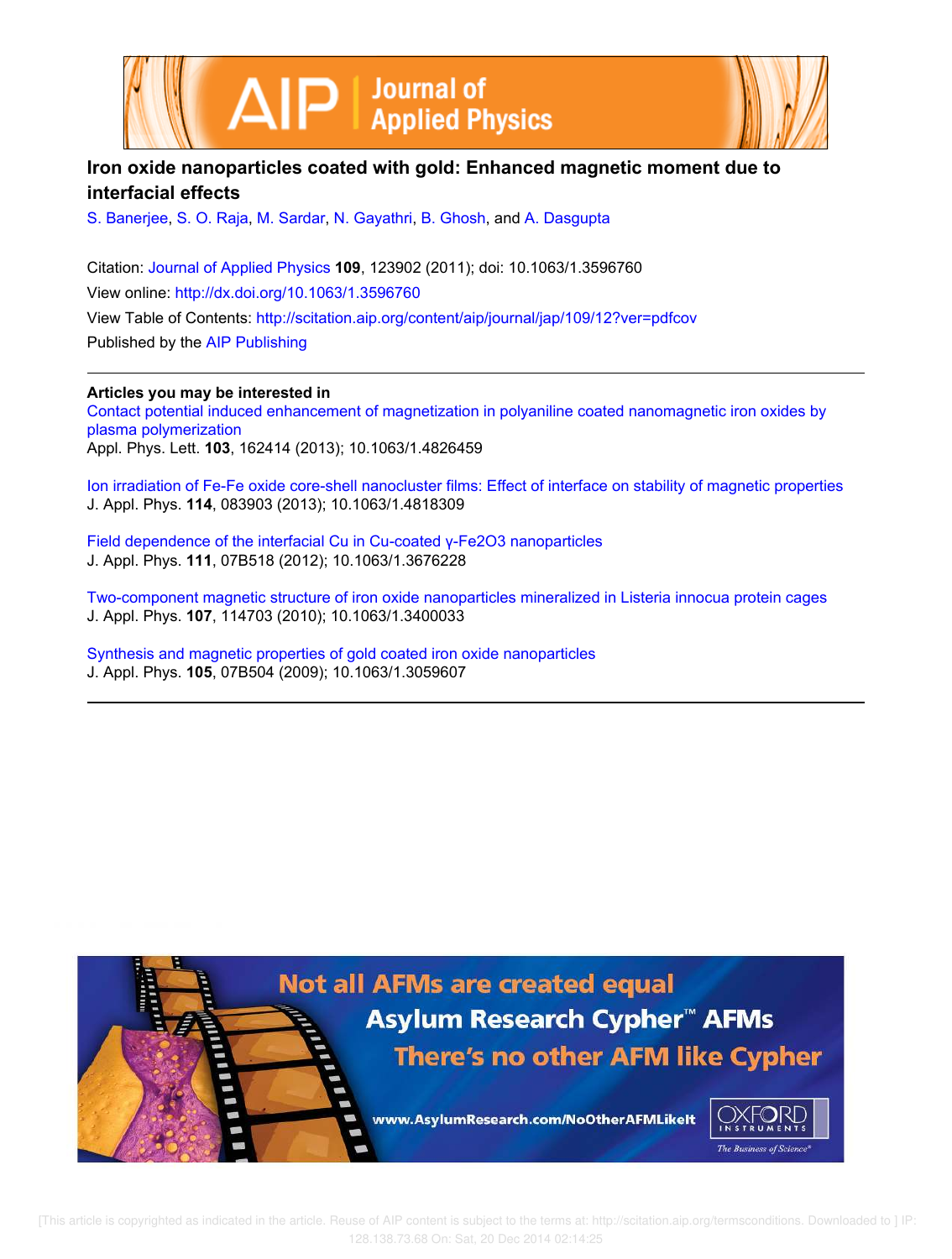# Iron oxide nanoparticles coated with gold: Enhanced magnetic moment due to interfacial effects

S. Banerjee,  $1, a)$  S. O. Raja,  $^2$  M. Sardar,  $^3$  N. Gayathri,  $^4$  B. Ghosh,  $^1$  and A. Dasgupta $^2$ <sup>1</sup>Surface Physics Division, Saha Insitute of Nuclear Physics, 1/AF Bidhannagar, Kolkata 700 064, India<br><sup>2</sup>Department of Biochemistry, University of Calcutta, 35 B. C. Road, Kolkata-700019, India  $^3$ Material Science Division, Indira Gandhi Center for Atomic Research, Kalpakkam 603 102, India <sup>4</sup>Material Science Section, Variable Energy Cyclotron Center, 1/AF Bidhannagar, Kolkata 700 064, India

(Received 6 February 2011; accepted 2 May 2011; published online 17 June 2011)

In this paper, we show that when nanoparticles of  $Fe<sub>3</sub>O<sub>4</sub>$  are coated with gold there is a distinct enhancement of magnetization by a factor of six. This increase of magnetization has been attributed to large orbital magnetic moment formation at the magnetic particle/Au (core/shell) interface. Our theoretical analysis indicates that the enhanced magnetism observed in  $Fe<sub>3</sub>O<sub>4</sub>$ -Au (core-shell) nanoparticles is an interfacial effect. The origin of magnetism in Au as an interfacial phenomenon is supported by the observation of positive magnetization in citrate coated gold nanoparticles. In citrate coated gold nanoparticles, we observe a crossover from positive magnetization value to negative magnetization value upon increasing magnetic field indicating cancellation of interfacial magnetization by the diamagnetic contribution from the bulk. We propose a theoretical formalism which semi-quantitatively explains our experimental results and supports the origin of magnetization in Au as an interfacial effect.  $\odot$  2011 American Institute of Physics. [doi:10.1063/1.3596760]

## I. INTRODUCTION

Magnetism in nano/colloidal particles has become a subject of intense research interest in recent years.<sup>1-3</sup> Their rich contribution to fundamental physics and their importance in technological application has become well established now.<sup>4</sup> The observation of decrease in diamagnetic susceptibility of copper, silver, gold and even antimony, bismuth, and graphite on colloidalization has been a puzzle since long ago [see the series of papers published in 1920s and 1930s (Ref. 5)]. Now we believe that we understand the appearance of magnetism in these type of systems as not due to the atomic spins but due to the orbital moments occurring at the defect sites as we have pointed out in the case of ZnO.<sup>6</sup>

Multicomponent nanoparticles (NP) shows many interesting magnetic,<sup>7</sup> optical,<sup>8</sup> and catalytic<sup>9</sup> properties. Core-shell NPs, with magnetic materials (metallic or insulating) as core and nonmagnetic (metallic or insulating) materials as shell, are an active field of research to achieve multifunctionality in a single material. Au coated  $Fe<sub>3</sub>O<sub>4</sub>$  NPs are an attractive sys $tem<sup>10,11</sup>$  that might have interesting magnetic and optical properties and important biomedical applications because of negligible cytotoxicity of Au.

In a parallel development over the last decade, ferromagnetism in graphite,<sup>12</sup> nonmagnetic oxides and borides<sup>6,13,14</sup> have been reported and the ferromagnetic hysteresis observed in these systems have also been attributed to orbital magnetism<sup>6,15</sup> occurring due to nanosize defects/structures. Polymer stabilized metallic NPs like Au and Pd were found to be magnetic.<sup>16</sup> Thiol capped Au nanoparticles<sup>17–19</sup> and even bare Pd, Au clusters made by gas evaporation method were also found to possess finite magnetic moments. $^{20}$  It has also been observed that when  $Fe<sub>3</sub>O<sub>4</sub>$  is coated with Al (Fe<sub>3</sub>O<sub>4</sub>/Al bilayer) there is enhancement of magnetization. $21$  All the above observations may indicate that there may be a common origin for the observation of magnetization or its enhancement and it may be due to the presence of an interface. This additional magnetization can arise due to an interfacial effect.

In this paper, we have carried out a systematic study to understand the role of gold in modifying the magnetization of  $Fe<sub>3</sub>O<sub>4</sub>$  NPs upon incorporation of Au NPs. We have observed that when Au-NPs covers  $Fe<sub>3</sub>O<sub>4</sub>$  NPs resulting in a core-shell structure, the magnetism enhances drastically. In this paper, we report the synthesis, structure, and magnetic characterization of composites of cluster of  $Fe<sub>3</sub>O<sub>4</sub>$  NPs coated with Au NPs. The results could be modeled by attributing the magnetism as arising due to the interfacial effect between the Au NPs shell and the core of the aggregated  $Fe<sub>3</sub>O<sub>4</sub>$  NPs. To give a supporting evidence on this interfacial effect, we have compared the results obtained with that of Au-NPs coated with citrate which establishes that indeed the magnetism observed in these composite systems is arising due to the interfacial effect between the Au and the other component which may be either magnetic or non-magnetic. Observation of magnetism in a pure gold system can always raise doubt about the unintentional impurity introduced during sample preparation and handling but for the  $Fe<sub>3</sub>O<sub>4</sub>$ -Au system we have intentionally incorporated magnetic impurity  $(Fe<sub>3</sub>O<sub>4</sub>)$  and have shown that in certain structural condition indeed the magnetization increases (the interfacial contribution).

## II. EXPERIMENTAL

Fe3O<sup>4</sup> NPs were initially prepared by co-precipitation method. Four gm ferric chloride and 2 gm ferrous chloride

a)Electronic mail: sangam.banerjee@saha.ac.in. See also arXiv:0906.1497v2 for more data on magnetic property.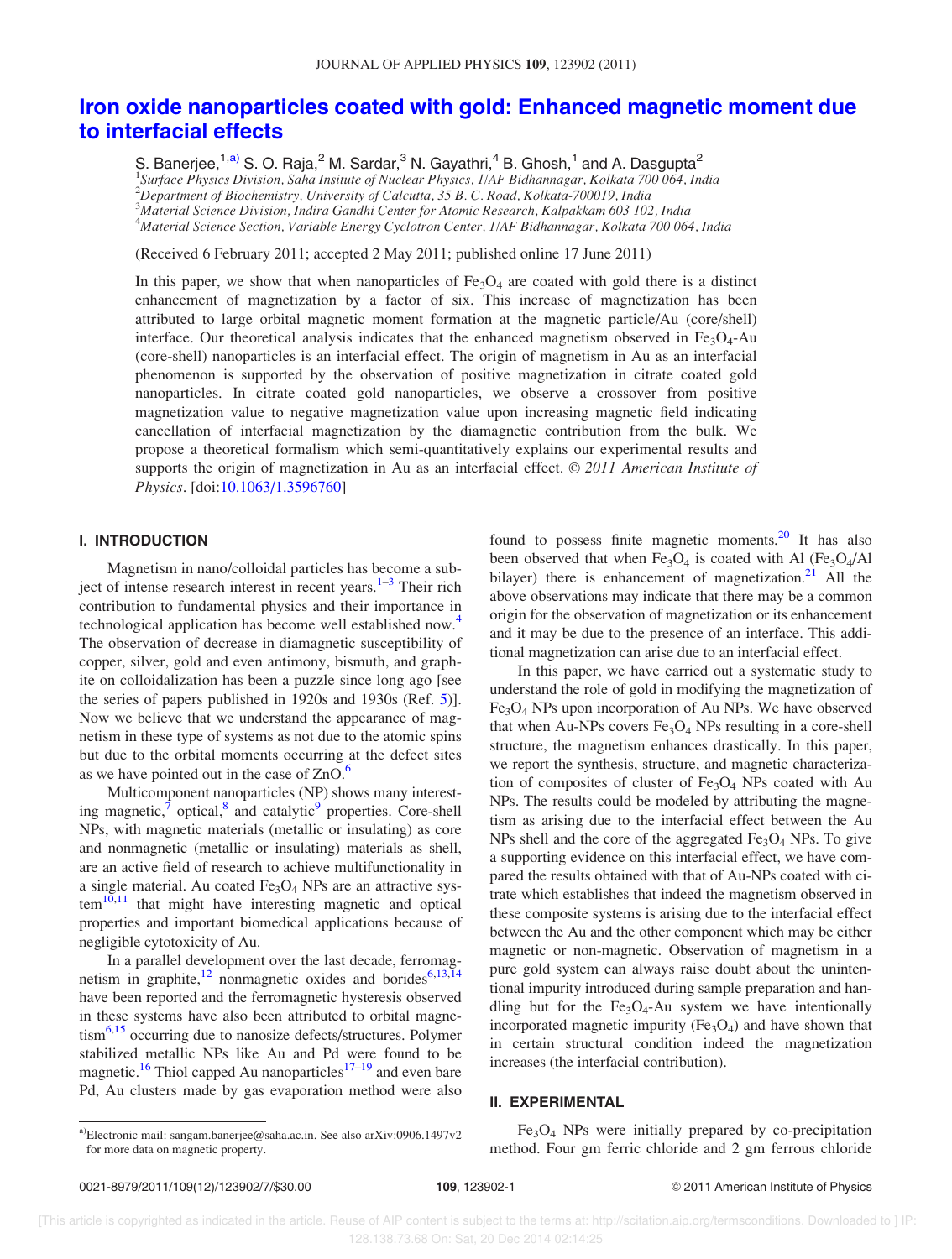(2:1, w/w ratio) were dissolved in 2 M HCl and co-precipitated by 100 ml 1.5 M NaOH solution upon constant stirring for 30 mins at room temperature. The prepared colloidal solution was centrifuged to collect the supernatant (suspended) solution to obtain particles with a narrow size distribution. The supernatant solution was pelleted down by a strong magnet and washed four times by ultra pure water. Finally, 20 ml Citrate buffer (1.6 gm citric acid and 0.8 gm tri-sodium citrate) was added to collect the stabilized ferrofluid in solution at a pH around 6.3. This solution was used as a base in the subsequent preparation of the nanocomposite samples. The solution was lyophilized to obtain the pure  $Fe<sub>3</sub>O<sub>4</sub>$  sample which will be referred to subsequently as Sample A. The following procedure was adopted to prepare the  $Au:Fe<sub>3</sub>O<sub>4</sub>$ nanocomposite samples:  $300 \mu L$  of the synthesized colloidal iron oxide nanoparticle (0.1 M) suspension was added to 25 ml ultra pure boiling water under vigorous stirring condition. Then 350  $\mu$ L of 20 mM HAuCl<sub>4</sub> is added and finally 300  $\mu$ L of 100 mM tri-sodium citrate was added. The whole solution was kept boiling and stirred for 15 mins till the color of the solution turned from black to red. The TEM measurement on this sample revealed polydispersed nanoparticles with 5–10 nm size along with very large particles  $(\sim 200$  nm in size) having core-shell structures with  $Fe<sub>3</sub>O<sub>4</sub>$  at the core and Au as the outer shell growth driven by coalescence process.<sup>22</sup> To separate out these large particles, the red solution was further centrifuged. In Fig. 1 we show the TEM micrograph of the (a) supernatant and (b–d) pellet solutions. The particles appearing with lower contrast are  $Fe<sub>3</sub>O<sub>4</sub>$  particles and those with high contrast (dark) are the Au particles. In both the samples, the  $Fe<sub>3</sub>O<sub>4</sub>$  particles are typically 3–4 nm in size. The Au particles in the supernatant sample are nearly monodispered with particle size  $\sim$  5–6 nm whereas in the pellet sample, they are polydispersed with the particle sizes ranging from  $\sim$ 7–10 nm. In the low magnification micrographs Fig.  $1(c-d)$  of the pellet sample, we could now easily observe the very large particles  $(\sim 200$  nm in size) having

core-shell structures with  $Fe<sub>3</sub>O<sub>4</sub>$  at the core and Au as the outer shell. These large core-shell particles were not observed in the supernatant sample. The supernatant and the pellet solutions were lyophilized to obtain the dry supernatant sample (Sample B) and the pellet sample (Sample C), respectively. This resulted in two samples with different Au NPs sizes keeping the  $Fe<sub>3</sub>O<sub>4</sub>$  particle size same. We would like to mention here that the concentration of the auric chloride taken for our sample preparation seems to be a critical concentration for obtaining these large core-shell particles. We could not obtain these large particles either with a lower or higher concentration of auric chloride. The Atomic Absorption Spectroscopic (Varian AA240) analysis was performed to measure the iron and gold content in the supernatant and in the pellet. The particles were digested in aqua regia (HCl: HNO3 = 3:1) to prepare the samples. The standards were 1, 5, 10, and 25 mg/L for both (iron and gold). Aqua regia in same proportion was used as a blank to avoid the iron contribution from HCl and water. In the supernatant the Au and Fe content were found to be 0.46 mg/L and 3.789 mg/L, respectively. Hence, percentage of gold was 10.82% in the supernatant sample. In the pellet sample the Au and Fe content were found to be 5.132 mg/L and 12.749 mg/L, respectively, giving a percentage of gold to be 28.7%. TEM images and the corresponding electron diffraction obtained from  $Fe<sub>3</sub>O<sub>4</sub>$  particles and the core of the high Au content core-shell particles are shown in Fig. 2. The electron diffraction rings obtained from the samples could be indexed to that of  $Fe<sub>3</sub>O<sub>4</sub>$ . In Fig. 2(d) we can see that there is a clear signature of  $Fe<sub>3</sub>O<sub>4</sub>$  from the core of the Au-Fe<sub>3</sub>O<sub>4</sub> core-shell structure. The density of  $Fe<sub>3</sub>O<sub>4</sub>$  is much lower than that of Au and hence we observe more transmission through the center of the particle indicating that the core region is mainly  $Fe<sub>3</sub>O<sub>4</sub>$ . The Au-NPs coated with citrate were prepared by a similar procedure. 350  $\mu$ L 20 mM auric chloride (HAuCl<sub>3</sub>) solution is added to boiling 25 ml milli-Q water under vigorous stirring. Then 100 mM 300  $\mu$ L tri-sodium citrate is added. After



FIG. 1. (See online for better contrast of Fe3O<sup>4</sup> particles.) Transmission electron micrographs of the (a) Sample B (Low-Au) and (b-d) Sample C (High-Au) nanocomposites. Fe<sub>3</sub>O<sub>4</sub> can be seen in the background as faint particles of size 3–4 nm. Au particles are darker and are marked by arrows.  $Core(Fe<sub>3</sub>O<sub>4</sub>)$ shell(Au) structures seen in Sample C are shown in (c) and (d).

 [This article is copyrighted as indicated in the article. Reuse of AIP content is subject to the terms at: http://scitation.aip.org/termsconditions. Downloaded to ] IP: 128.138.73.68 On: Sat, 20 Dec 2014 02:14:25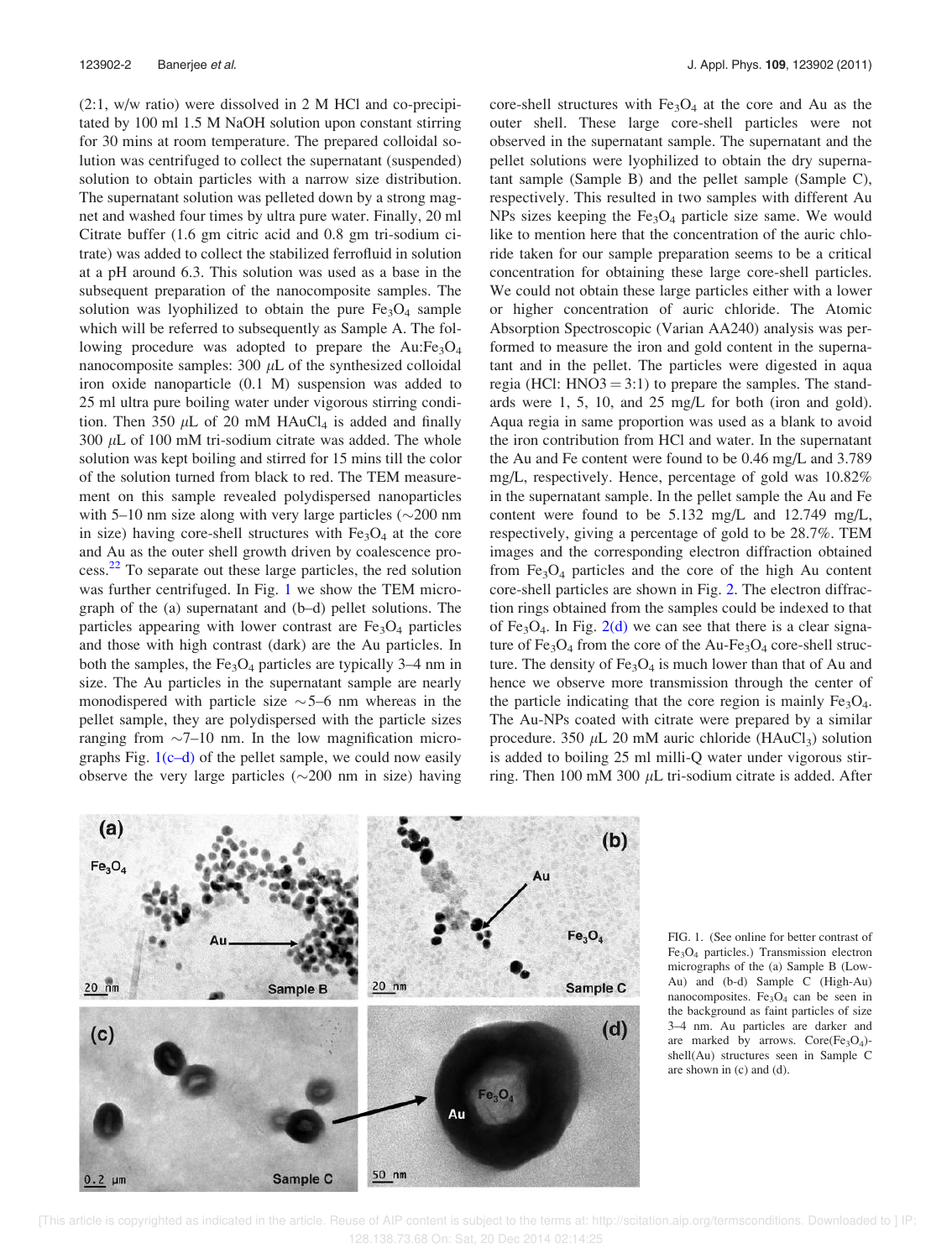

FIG. 2. Transmission electron micrographs and electron diffraction: (a) and (c) Sample A ( $Fe<sub>3</sub>O<sub>4</sub>$ ); (b) and (d) core of the Sample C core shell particles. The diffraction rings in the (d) clearly shows presence of  $Fe<sub>3</sub>O<sub>4</sub>$ .

sometime (4 mins) a blue color appears. This color changes to pink then to light red and finally to deep red. The solution is allowed to stand for another 15 mins after the appearance of deep red color and then lyophilized to obtain the dry sample. The hydrodynamic diameter of the Au-NPs were obtained by dynamic light scattering method (Photon Correlation Spectroscopy) and was found to be about 22 nm. The magnetic property of all the samples were measured using MPMS-7 (Quantum Design).

#### III. RESULTS AND DISCUSSION

In Fig. 3, we show the magnetic hysteresis of the samples taken at 10 and 300 K. We can clearly see that for both the temperatures, the sample B (low Au content) shows a very small enhancement of saturation magnetization whereas the sample C (containing core-shell structure) shows a drastic enhancement in the saturation magnetization. We would



FIG. 3. Magnetization vs H for Sample A (Pure), Sample B (Low-Au), and Sample C (High-Au) taken at 10 K and inset: 300 K.

like to find out the reason for the anomalous increase in magnetization for sample C. As we have emphasized before, the  $Fe<sub>3</sub>O<sub>4</sub>$  nanoparticles in our sample have a very narrow size distribution as seen from the TEM images. The difference between the three samples is the variation in Au content and their structure. Sample C have core-shell (Fe<sub>3</sub>O<sub>4</sub>-Au) structure and samples A and B are NPs. The question we would like to pose is: Why for the system containing core-shell structure the magnetization increases drastically? This behavior we believe is new and unexpected. Typically  $Fe<sub>3</sub>O<sub>4</sub>$ nanoparticle moment density is much lower than that of bulk Fe<sub>3</sub>O<sub>4</sub> (Ref. 23) (84 emu/gm). This is due to finite size effects and surface spin canting because of lower coordination number and strain at the surface of the  $NP<sup>24</sup>$  It has been observed that in Au coated  $Fe<sub>3</sub>O<sub>4</sub>$  nanoparticles the moment reduces further,  $11,25$  indicating that surface moments might be further disordered due to interaction with Au electrons, leading to the reduced moment. Our system Au-Fe<sub>3</sub>O<sub>4</sub> sample C is very different from their core-shell structure because their particle sizes are much smaller than our sample. The sample C has large core-shell particles having large interface between Au and  $Fe<sub>3</sub>O<sub>4</sub>$ . In any case the disordering of canted moments on  $Fe<sub>3</sub>O<sub>4</sub>$  surfaces due to conduction electrons of Au should still be occurring and hence an increase of net moment is rather surprising. A simple guess would be that  $Fe<sub>3</sub>O<sub>4</sub>$  is spin polarizing Au very close to the interface. This will increase the net moment as well as increase the effective volume of the magnetic nanoparticles. Spin polarization of non-magnetic metals in contact with ferromagnets was studied extensively experimentally by Hauser $^{26}$  and theoretically by Clogston.<sup>27</sup> They found that the spin polarization can at best penetrate a length scale of 1–2 nm in a nonmagnetic metal in contact with a ferromagnet. This is rather small to explain the large change in saturation magnetization coming from an effective volume increase of magnetic nanoparticle due to spin polarization of Au electrons near the interface.

 [This article is copyrighted as indicated in the article. Reuse of AIP content is subject to the terms at: http://scitation.aip.org/termsconditions. Downloaded to ] IP: 128.138.73.68 On: Sat, 20 Dec 2014 02:14:25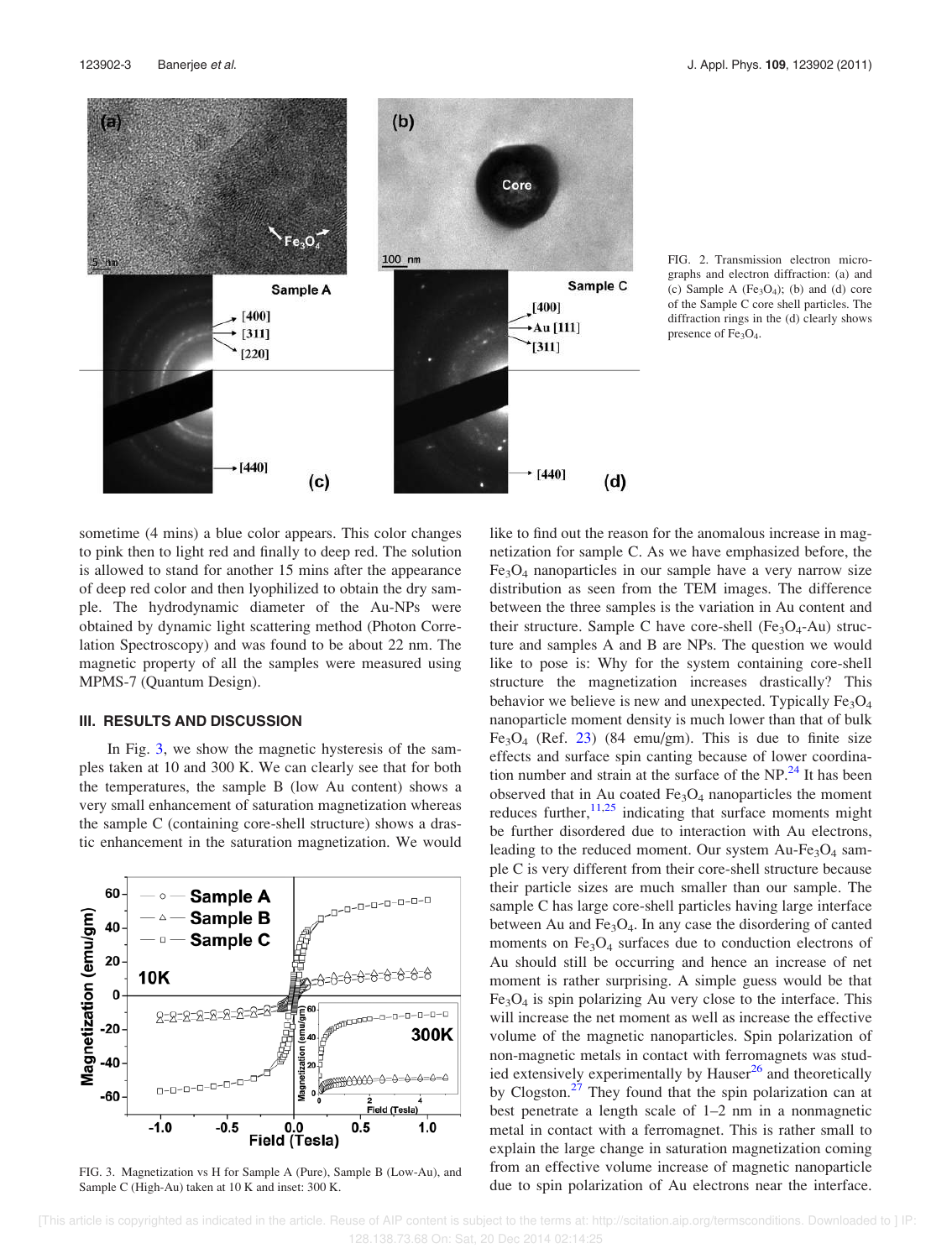Since spin polarization does not extend to large distances, it cannot explain the continued increase in net moment with increase in Au content. Experimentally magnetic moment of Au near Co/Au interface has been measured from magnetic x-ray circular dichroism<sup>28</sup> to be about 0.062  $\mu_B$  per Au atom near the interface. The origin is the spin-orbit splitting of Au surface states (inversion symmetry is lost on the surface), but the moments are far too small (by a factor of 100) to explain our observed increase in moment in  $Fe<sub>3</sub>O<sub>4</sub>$ -Au core-shell system. So we have to look elsewhere to explain this phenomenon and in this paper we present the mechanism to explain our observations.

A set of interesting experimental results on the magnetic properties of some nanostructures has been recently published. Large magnetic moments were detected on the surface layers of thin films of borides and oxides. $13,14$  Ferromagnetic hysteresis at room temperature was measured in Au nanoparticles<sup>29</sup> and Au nanoparticles/films with thiol patches on top.30,31 Spin splitting of surface electronic states was observed in Au(111) (Ref. 36) and Bi.<sup>33</sup> Similar magnetism was detected in Pd nanoparticles also.<sup>34</sup> Usual understanding of magnetism in polymer or thiol stabilized Au NPs is that, there is considerable amount of charge transfer from Au to polymer or thiol, exposing d-holes, which are for some reason polarized to give a net moment. Recently an alternative theoretical attempt was made by Hernando et al.<sup>35</sup> to explain magnetic moment in Au with thiol patches on top. Important difference of our system is that here we have an interface between Au and magnetic  $Fe<sub>3</sub>O<sub>4</sub>$  unlike Au and non-magnetic thiol. As we shall see, this has significant consequences.

We shall assume the existence of a contact potential V and a radial electric field (perpendicular to the interface)  $E = -(dV/dr)_{r=\eta}$  at the Au-Fe<sub>3</sub>O<sub>4</sub> interface. This will induce a Rashba type spin-orbit interaction,  $H_{spin-orbit}$  $=\mu_B/c^2(v\times E)\cdot s=-\alpha\hbar^2L_zs_z$ . Here  $\eta$  is the radius of the interface of any Au particle with the surrounding  $Fe<sub>3</sub>O<sub>4</sub>$  particles,  $\alpha$  is the spin-orbit coupling strength and is proportional to the gradient of the contact potential. Free electrons on the surface of the Au nanoparticles, can be captured in large atomic like bound orbitals of radius  $\eta$  at the domain boundary potential step. With the spin component of the bound Au electron along the  $z$  axis being  $s_z$ , the Hamiltonian (in the absence of external magnetic field), for these bound electrons can be written down as

$$
H = \frac{\hbar^2 L_z^2}{2m\eta^2} - \alpha \hbar^2 L_z s_z + \lambda s \cdot \sum_{i \in \text{interface}} S_i.
$$
 (1)

 $\lambda$  is the exchange (antiferromagnetic<sup>27</sup>) coupling strength of the Au electron having spin  $s$  and  $i$  being site index of the Fe moments along the interface having a spin  $S_i$ . The first term is the kinetic energy of the electrons near the interface with angular momentum L. The second term is the spin-orbit interaction induced by the interface potential gradient. The third term is the contact exchange interaction of these electrons near the interface with the Fe moments on the surface of the Fe<sub>3</sub>O<sub>4</sub> nanoparticles. We have neglected the Zeeman term proportional to external magnetic field, because it is very small (see the estimate later in the text).

We take the average Au nanoparticle radius as  $\eta = 4$  nm (the average size (diameter) of the Au NPs is 7–10 nm as seen from TEM measurements). For the spin-orbit coupling we take  $\alpha \hbar^2 = 0.4$  eV. This value is large and close to the atomic spin-orbit coupling of the 6p states of Au atoms of  $0.47$  eV.<sup>32</sup> Experimentally observed spin splitting of the surface states of pure Au(111) surfaces<sup>36</sup> could be explained by assuming  $\alpha \hbar^2 = 0.4$  eV. Theoretically it was shown<sup>37</sup> with a simple tight binding model for the surface states, that indeed the spin-orbit coupling for the surface states can be as large as the atomic spin-orbit coupling. It was also pointed  $out<sup>37</sup>$ that the magnitude of the surface potential (closely related to the work function of Au), as well as other potential steps on the surface, can further increase the effective spin-orbit coupling of the surface states. In our case with interface with oxide particles, we believe that 0.4 eV for the spin-orbit coupling interaction is an underestimate.

We also take  $\lambda = 0.05$  eV (typical values of contact exchange interaction) $^{27}$  for illustrative purposes and write the Hamiltonian as

$$
H = \frac{\hbar^2 L_z^2}{2m\eta^2} - \alpha \hbar^2 L_z s_z + \lambda s_z \langle M_z \rangle
$$
  
+  $\lambda \sum_{i \in \text{interface}} \frac{1}{2} (S_i^+ s^- + S_i^- s^+),$  (2)

where  $\langle M_z \rangle = \sum_{i \in \text{interface}} \langle S_{i,z} \rangle$  is the net average z component moment of the surface Fe atoms. The last term is the transverse part of the contact exchange interaction that gives rise to spin flip scattering between the boundary Fe moments and the Au electrons (both bound and free electrons). Forgetting the last term for the time being, we find that when  $M_z = 0$  the energy is negative for  $L_z = 1$  to 93, i.e, one could have 93 electrons filling such bound orbitals all with same  $s_z$ . In Fig. 4, we have plotted the energy versus  $L<sub>z</sub>$  values for different values of  $M_z$ . We can see that for  $M_z > 190$  there are no bound states (negative energy) at all for the chosen values of parameters. In other words, if the z component of the boundary spins add up to large values then it is not possible to have bound Au electrons along the interface with large orbital angular momenta. On the other hand when average  $M_z = 0$  like in Au-thiol (nonmagnetic) interface, it is



FIG. 4. Total energy in eV vs angular momentum  $L<sub>z</sub>$  of an electron near the interface.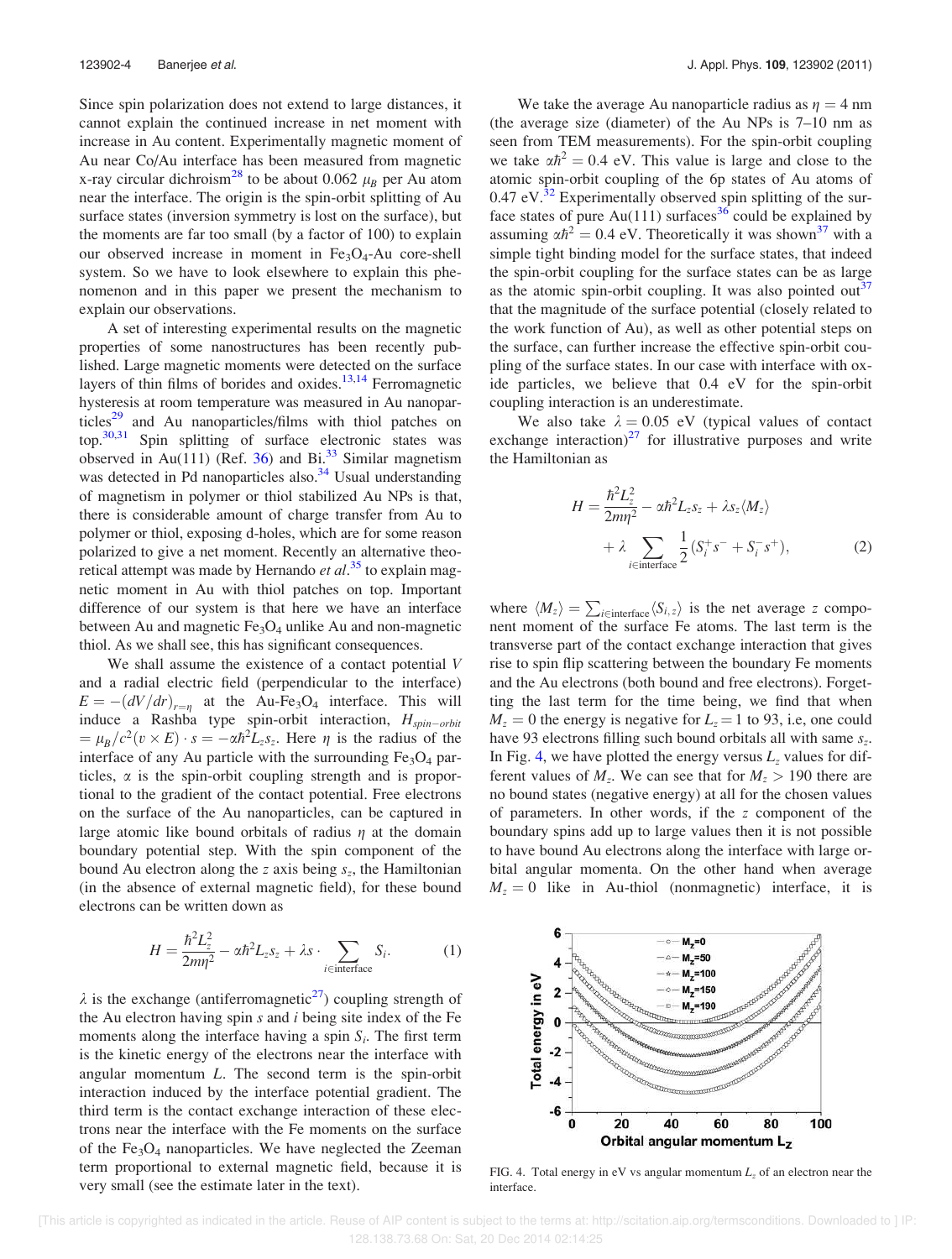possible to have large number of bound states occupied with electrons (having  $L<sub>z</sub>$  values from 1 to large values, and same  $s<sub>z</sub>$  to minimize exchange part of the coulomb correlation energy) near the interface, giving a large net moment. Interestingly it was found by Crespo et  $al.^{38}$  that with addition of Fe impurity the thiol capped Au nanoparticle magnetism disappears very quickly. This curious observation is easily understandable from the above theoretical discussion of ours.

The spin flip scattering [the last term in Eq. (2)] by the free as well as bound Au electrons with the boundary Fe moments, on the other hand try to randomize the Fe moments giving rise to lesser  $M<sub>z</sub>$  value. Thus, samples with larger Au concentration will have larger concentration of free electrons, and hence reduces the average boundary Fe moments more efficiently compared to sample with lesser Au/free electron concentration. This could be one of the reasons why, we find larger moment in samples with larger amount of Au interface. It has to be emphasized that the dominant reasons for expecting low values for  $M_z$ , which is essential for survival of these interface states is surface spin canting due to lower coordination number and strain or structural deformation at the surface. Moreover, at lower temperatures the surface spins are often in a frozen spin glass state.

Though many groups<sup>10,11,25</sup> have worked with Fe<sub>3</sub>O<sub>4</sub>-Au nanoparticle composites, to our knowledge, there has been no report so far on such large enhancement of net magnetization of the composite. There could be several reasons for that. (1) If the value of effective  $\eta$  is very small for very small sized Au nanoparticles then the interfaces deviates from a plane too much. Hence, in thiol coated Au nanoparticle system the moment/Au atom is very large in thin films compared to small nanoparticles.<sup>30</sup> (2) On the other hand if the Au particles are large, then the core diamagnetism of Au electrons may cancel out the large orbital moments at the interface. Thus, there seems to be an optimum size of the Au particle which will show maximum magnetization, beyond which the diamagnetic term will dominate. In our case the base material (Fe<sub>3</sub>O<sub>4</sub>) itself is magnetic and Au-diamagnetism is very small compared to the magnetic base material.

When  $M<sub>z</sub> = 0$ , the net energy of an electron at the interface with orbital angular momentum  $L_z$  and spin  $S_z$  is

$$
E = \frac{\hbar^2 L_z^2}{2m\eta^2} - \alpha \hbar^2 L_z S_z - \mu_B H \cdot (L_z + g_s S_z),
$$
 (3)

where  $g_s = 2$ . We see that the energy remains negative (bound state) up to,  $L_z^{Max} = \alpha m \eta^2$  (taking  $S_z = 1/2$ ). Taking the values of the parameters as in Eq. 2, we find  $L_2^{Max} = 93$ . If we put electrons in orbitals with  $L_z = 1, 2, 3...N$  all with  $S_z = 1/2$ then net moment *M* is  $\left[\frac{N(N+1)}{2} + N\right]\mu_B$ . Putting *N* = 93 we get  $M = 4464 \mu_B$ . The net energy of N electrons is given by

$$
E_N = \frac{\hbar^2}{2m\eta^2} \sum_{n=1}^N n^2 - \frac{\alpha \hbar^2}{2} \sum_{n=1}^N n - H \times 4464 \mu_B
$$
  
= 
$$
\frac{\hbar^2}{2m\eta^2} \frac{N(N+1)(2N+1)}{6} - \frac{\alpha \hbar^2}{2} \frac{N(N+1)}{2}
$$
  
- 
$$
H \times 4464 \mu_B
$$
 (4)

with  $N = 93$  the contribution from the first two terms is  $E_N = -295.89$  eV. The contribution of the last term (Zeeman) is only  $-1.39$  eV for a magnetic field of 5 T and hence can be neglected [and this is why we have not considered this term in Eq.  $(1)$ ].

We have neglected the coulomb interaction between these electrons so far. Let us consider it now. In atomic orbitals of extent  $r = 1-2 \times 10^{-8}$  cm, the coulomb correlation energy between two electrons in two different orbitals is about  $1 - 2$  eV; we take 2 eV to have an upper limit on the coulomb repulsion energy. So the average electron-electron interaction energy in orbitals of size  $\eta = 40 \times 10^{-8}$  cm is about  $\frac{2}{40} = 0.05$  eV. Total coulomb interaction energy of N electrons is about  $E_{\text{coulomb}} = +\frac{N(N-1)}{2} \times 0.05 = +213.9 \text{ eV}.$ So we see that the total energy  $\overline{E}_{tot} = E_N + E_{coulomb}$  is still negative for  $N = 93$ , indicating that it is possible to have many electrons at the interface.

Now we are ready to make an estimate about how much moment one should expect in samples B and C. From the measured high field magnetization we find that for pure iron oxide particles (sample A), the magnetization is 12 emu/gm. Taking a density of 5 gm/cm<sup>3</sup>, we have  $6 \times 10^{21} \mu_B/\text{cm}^3$ moment for pure  $Fe<sub>3</sub>O<sub>4</sub>$ .

The high field magnetization of the sample B is about 14 emu/gm or about  $7 \times 10^{21} \mu_B/\text{cm}^3$ , assuming the same density. With  $10.82\%$  Au in sample B, the net moment/cm<sup>3</sup> coming from 89.18% Fe<sub>3</sub>O<sub>4</sub> and orbital moment from the interfaces of 10.82% Au is about

$$
M_{Total} = 0.8918 \times 6 \times 10^{21} \mu_B + \frac{0.1082}{\frac{4\pi}{3} \times \eta^3} \times 4464 \mu_B
$$
  
= 7.154 × 10<sup>21</sup> \mu<sub>B</sub> (5)

This is close to the high field magnetization  $7 \times 10^{21} \mu_B$  of sample B. Now assuming 28.7% Au in sample C, we find that the expected net magnetization/cm<sup>3</sup> should be about  $9.06 \times 10^{21} \mu_B/\text{cm}^3$ . The measured high field magnetization of sample C, on the other hand is about 58 emu/gm, or  $29 \times 10^{21} \mu_B/\text{cm}^3$ , which is considerably higher than the calculated value. This large value of the magnetization can be accounted by considering a very large interfacial area of the large core-shell structured  $Fe<sub>3</sub>O<sub>4</sub>$ -Au particles in sample C. As we have mentioned before, we see a few large sized coreshell type of particles of diameter 200 nm range. Since  $L_2^{Max} \propto \eta^2$ , the net orbital magnetic moment per Au NP  $M = \frac{L_2^{Max}(L_2^{Max}+1)}{2} \propto (L_2^{Max})^2 \propto \eta^4$ . Thus the large particles (core-shell particles) with interface radius about 50 nm, i.e., the radius of the core  $Fe<sub>3</sub>O<sub>4</sub>$  particle will have orbital magnetic moments about  $10^4$  times larger than the smaller NPs. In Fig. 5, we have plotted the magnetic moment at the interface of a Au-Fe<sub>3</sub>O<sub>4</sub> NP versus the interface radius of the NP, showing the steep increase of the moment with increase in size of the interface.

The difference between the calculated and the observed value of the moment for sample C is around  $20 \times 10^{21} \mu_B$ . This additional moment can be obtained by simply considering just 2% of the total particles to be core-shell structure with  $\eta = 50$  nm and  $M = 10^4$  times the moment of the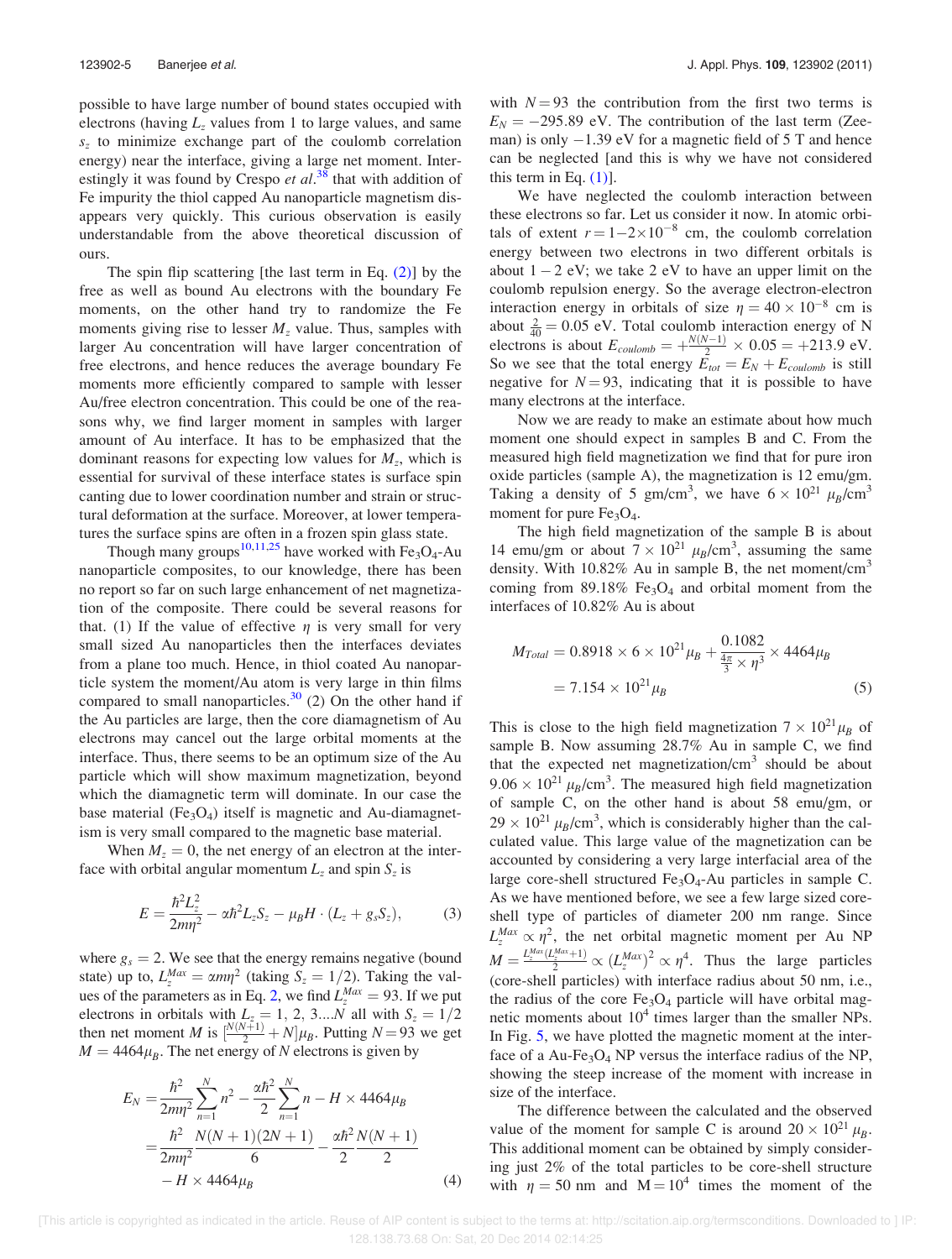

FIG. 5. Net magnetic moment (orbital  $+$  spin) of the bound electrons near the interface (in  $\mu_B$ ) vs the radius of the interface (in nm).

smaller NP as mentioned above. Hence we infer that the huge increase in the magnetic moment of  $Fe<sub>3</sub>O<sub>4</sub>$ -Au composites in sample C is coming from mainly the large size coreshell NPs present.

However, one may be concerned regarding the influence of the ratio of  $Fe(II)$  to  $Fe(III)$  at  $Fe<sub>3</sub>O<sub>4</sub>$ -Au interface on modifying the magnetic property of our system as pointed out in  $Fe<sub>3</sub>O<sub>4</sub>$  system.<sup>39,40</sup> Of course, there will be a distribution of Fe(II) having  $S = 2.0$  and Fe(III) having  $S = 2.5$  on the surface of the particle unlike in the bulk having one-third of Fe(II) and two-third of Fe(III). But, due to presence of spin flip scattering by the free and bound Au electrons with the boundary Fe moments, lower coordination number, structural deformation at the interface, and some more factors which we have mentioned earlier will reduce drastically the  $M_z$  value. In Fig. 4, we show how by simply randomizing the surface moment one get large orbital angular momentum  $L<sub>z</sub>$ leading to enhancement of magnetization of the system as discussed above.

If the magnetism in Au NPs arise due to the interfacial contact potential, then this should also be seen in a system containing interface of Au with nonmagnetic material. We have used Au-NPs coated with citrate to verify magnetism arising due to the interfacial effect. Figure 6 shows the M versus H curves of the Au-citrate NPs taken at three different temperatures ( $T = 5$ , 100, and 300 K) up to 7 T magnetic field. We observe the following. (1) The saturation magnetization at 5 K (occurring beyond 7 T) is an order of magnitude more than that at 100 and 300 K. (2) The magnetization at 100 and 300 K shows a crossover from a positive magnetization to a negative magnetization (diamagnetic state) at  $\sim$ 6 and  $\sim$ 1 T, respectively. (3) Faint hysteresis is observed at 5 K.

With an average Au NP radius of 11 nm, and the saturation magnetic moment at the lowest temperatures  $T = 5$  K, and a field of 7 T, we estimate the average magnetic moment/Au NP to be about 1115  $\mu_B$ . If  $L_m$  is the maximum  $L<sub>z</sub>$  value of any bound state electron, then the net moment of that particular Au NP is about

$$
M = \frac{L_m(L_m + 1)}{2} + L_m \approx \frac{L_m^2}{2},
$$
 (6)



FIG. 6. (a) Magnetization vs H for the Au-citrate sample taken at 5, 100, and 300 K up to a field of (a) 7 T and (b) expanded scale up to 1 T.

so we get  $\frac{L_m^2}{2} = 1115 \mu_B$  or  $L_m = 47 \mu_B$ . Since, also,  $L_m$  $= \alpha m \eta^2$ , we find that the necessary spin-orbit coupling, to get  $L_m = 47$  is about  $= 56.76$  meV.

Remembering that for  $Fe<sub>3</sub>O<sub>4</sub>$ -Au composite we have taken  $\alpha \hbar^2 = 0.4$  eV, the value for Au-citrate interface is less than 0.4 eV by a factor of 7. This is reasonable, as can be seen from the following arguments. We have assumed that, in an interface between metal/insulator there is charge transfer from the metal to the insulator. But a good upper bound of the amount of charge transfer, will be when the field created at the interface due the charge transfer is nearly equal to the dielectric breakdown field of the insulator. The dielectric breakdown field of organic polymers is about 50–900 KV/cm. Thin films of metal oxides dielectric breakdown field depends on defect concentration as well as thickness. For  $SiO<sub>2</sub>$  for example, this field varies from  $1-10$  MV/cm<sup>41,42</sup> and for organic thin films like polyethylenes, benzene, this field is about  $0.5$  MV/cm. $43$  It is likely that transition material oxide like  $Fe<sub>3</sub>O<sub>4</sub>$  will presumably have a breakdown field of the same order of magnitude as  $SiO<sub>2</sub>$ . Since spin-orbit coupling is proportional to this field, a factor of 7 seems reasonable.

Using the arguments given earlier, we can explain the crossover from the magnetic to a diamagnetic state observed in the magnetization at higher temperatures. Let us assume that the total magnetization observed in these particles is due to the addition of the diamagnetic and the interfacial ferromagnetic contributions. The interfacial moment contribution